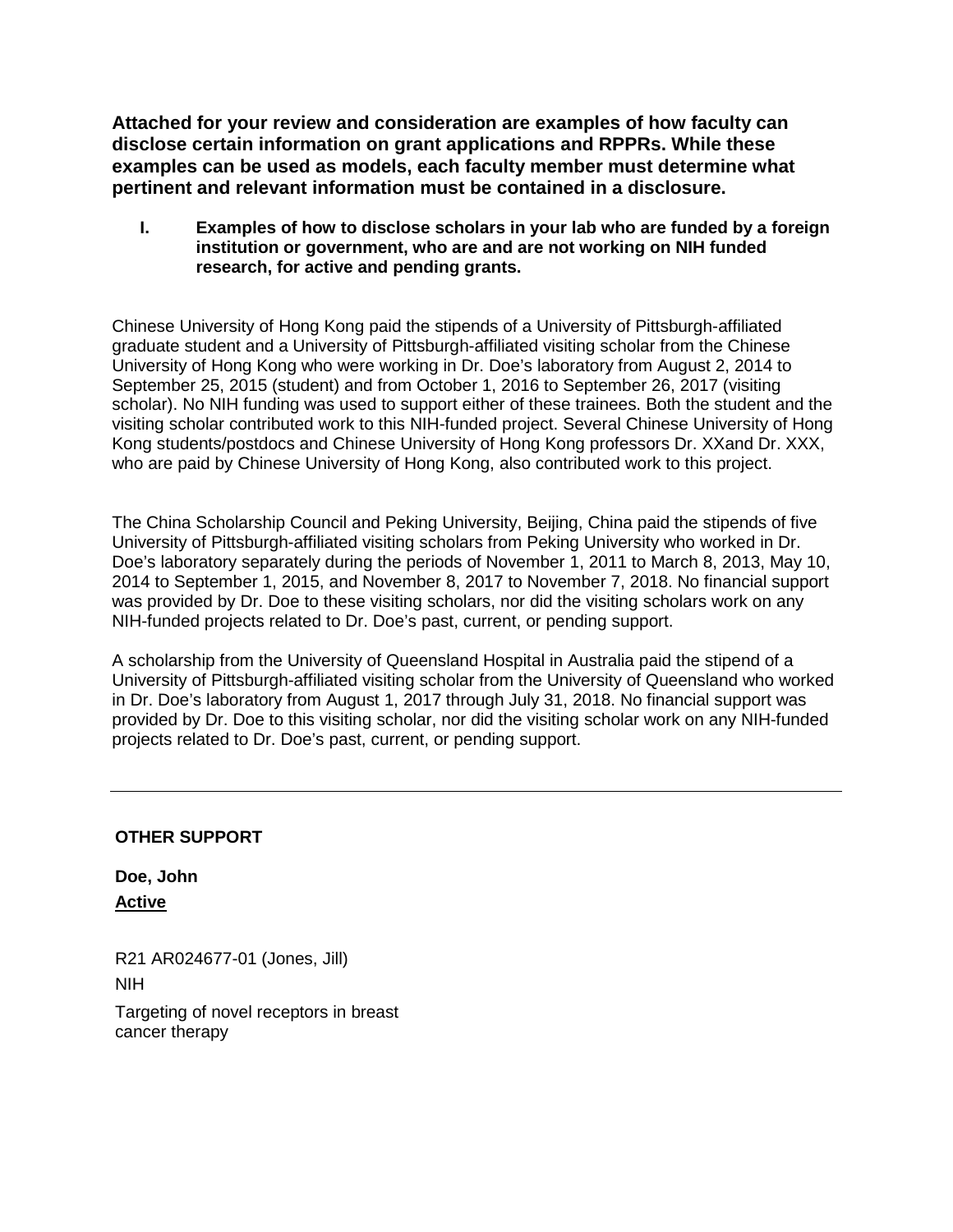The primary goal of this study is to investigate the potential roles of HER2 in breast cancer therapy and to investigate the impact of HER2-based combination therapies for treatment of metastatic breast cancer.

Disclosure: Shanghai Jiao Tong University paid the stipend of a University of Pittsburghaffiliated visiting scholar from Shanghai Jiao Tong University who is working in Dr. Doe's laboratory from February 1, 2018 through January 31, 2019. No financial support was provided by Dr. Doe to this visiting scholar, nor did the visiting scholar work on any projects related to Dr. Doe's current or pending NIH support.

#### **Pending**

R01 AR084641-01 (Doe, John; Jones, Jill; Kay, Par) NIH Novel role of BRCA genes in breast cancer

The breast cancer genes BRCA1 or BRCA2 significantly increase the risk of developing breast cancer and ovarian cancer. The goal of this study is to investigate mutations in BRCA genes to develop therapeutic targets for cancer treatment and early detection.

Disclosure: (1) University of Montreal paid the stipend of a University of Montreal-affiliated graduate student who was working in the laboratory of Dr. Par Kay, a collaborator of Dr. Doe. No NIH financial support was provided by Dr. Kay to this student. This student, supervised by both Drs. Doe and Kay, generated some preliminary data for this project. (2) The University of Toronto paid the stipend of a University of Pittsburgh-affiliated visiting scholar from the University of Toronto who was working in Dr. Doe's laboratory from March 20, 2017 through March 19, 2018. No NIH financial support was provided by Dr. Doe to this visiting scholar. This visiting scholar contributed work to this project. (3) Several University of Toronto students/postdocs and a University of Toronto professor Dr. Jan Jacobs paid by the University of Toronto have also contributed work to this project.

GC07572315 (Doe, John; Kay, Par) American Cancer Society/RSG Genetic Epidemiology of Cancer

The focus of this study is to use families to disentangle the influence of genetics from the environment in breast cancer.

Disclosure: The Nanjing University and the Nanjing-affiliated Hospital paid the stipends of a University of Pittsburgh-affiliated graduate student and a University of Pittsburgh-affiliated visiting scholar from Nanjing University who were working in Dr. Doe's laboratory from August 1, 2015 to July 31, 2016 (student) and from December 1, 2017 to November 30, 2018 (visiting scholar). No financial support was provided by Dr. Doe to either of these trainees. Both the student and the visiting scholar contributed work to this project. Several Nanjing University